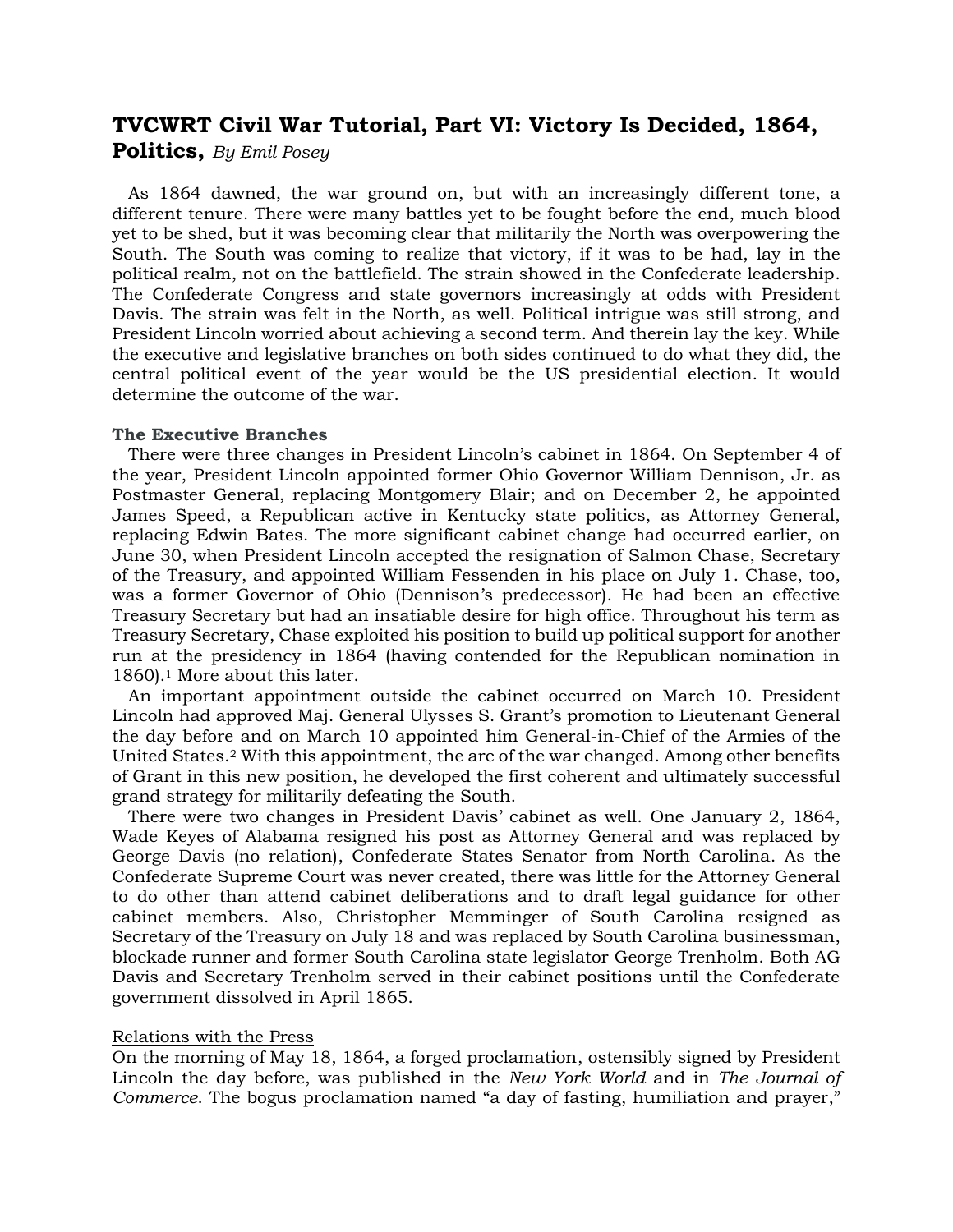called for 400,000 fresh troops, and proposed to raise by an "immediate and peremptory draft" whatever quotas were not furnished on the day specified. President Lincoln was incensed and responded that same day with an order to Maj. General John A. Dix, Army commander at New York, "forthwith to arrest and imprison … the editors, proprietors, and publishers of the aforesaid newspapers … until they can be brought to trial ... [and] also take possession by military force of the printing establishments of the New York World and Journal of Commerce, and hold the same until further orders, and prohibit any further publication therefrom." 3

 This was not the first time press reporting had been at odds with the White House. The press culture in the North during this period was quite partisan, even more so than today. There were Democratic newspapers (e.g., the *New York World*, mentioned above, and the *Philadelphia Evening Journal*) and Republican newspapers (e.g., *The New York Tribune* and the *Chicago Daily Tribune*), and they interpreted events military and political differently. There were two tensions operating at the same time. There was the overarching fear that the government would crack down as the newspaper editors walk the thin line between dissent and what the Administration and the military regards as treason. There was also a fine line between first reports (scoops, or "breaking news") and giving *aid and comfort* to the enemy with a report that shouldn't be published.

 President Lincoln often censored and suppressed (shutdown) journalists and newspapers whose views did not accord with his policies or prosecution of the war. He justified these practices as being one which saved lives by shortening the war by not raising the spirits of those who opposed the Union. Reporters were treated differently depending on how they reported from the battlefield, and some editors were even jailed for their anti-administration views. Press crackdowns occurred throughout the war, one as late as January 1865. <sup>4</sup> He sometimes even brought charges of treason. 5

 Censorship was not limited to the President. Senior military commanders (Maj. Generals Grant, Sherman, and Meade for example) often felt bedeviled and compromised by press coverage and took aggressive steps to curtail it. President Lincoln believed "…when an office in any department finds that a newspaper is pursuing a course calculated to embarrass his operations and stir up sedition and tumult, he has the right to lay hands upon it and suppress it, but in no other case." On the other hand, President Lincoln was careful to cultivate northern editors as he approached reelection in 1864. He favored friendly newspapers and their editors with advertising contracts and printing contracts. They also received federal patronage jobs. Such appointments included, for example, John Bigelow of the *New York Evening Post*, as a diplomat in Paris; Thomas McElrath, *New York Tribune*, as appraiser at the New York customhouse; David Pierson Holloway, *Richmond [Indiana] Palladium*, as commissioner of patents; John Locke Scripps, *Chicago Daily Tribune* (and also the first biographer of President Lincoln), as postmaster in Chicago; James Watson Webb, *New York Courier and Enquirer*, as minister to Brazil; and John Dougherty Defrees, *Indianapolis Atlas*, as superintendent of public printing. In the fall of 1864, President Lincoln hinted at the possibility of other appointments, including Postmaster General for Horace Greeley, *New York Tribune*, and Minister to France for James Gordon Bennett of the *New York Herald*. 6

 Confederate journals also printed news that they should not have, but Confederate censorship was informal and erratic. The essence of it was stated by Secretary of War George Randolph in May 1862.

"A more rigid censorship should he established by the papers themselves...

It is the ardent wish of the Department that this revolution may he successfully closed without the suppression of one single newspaper in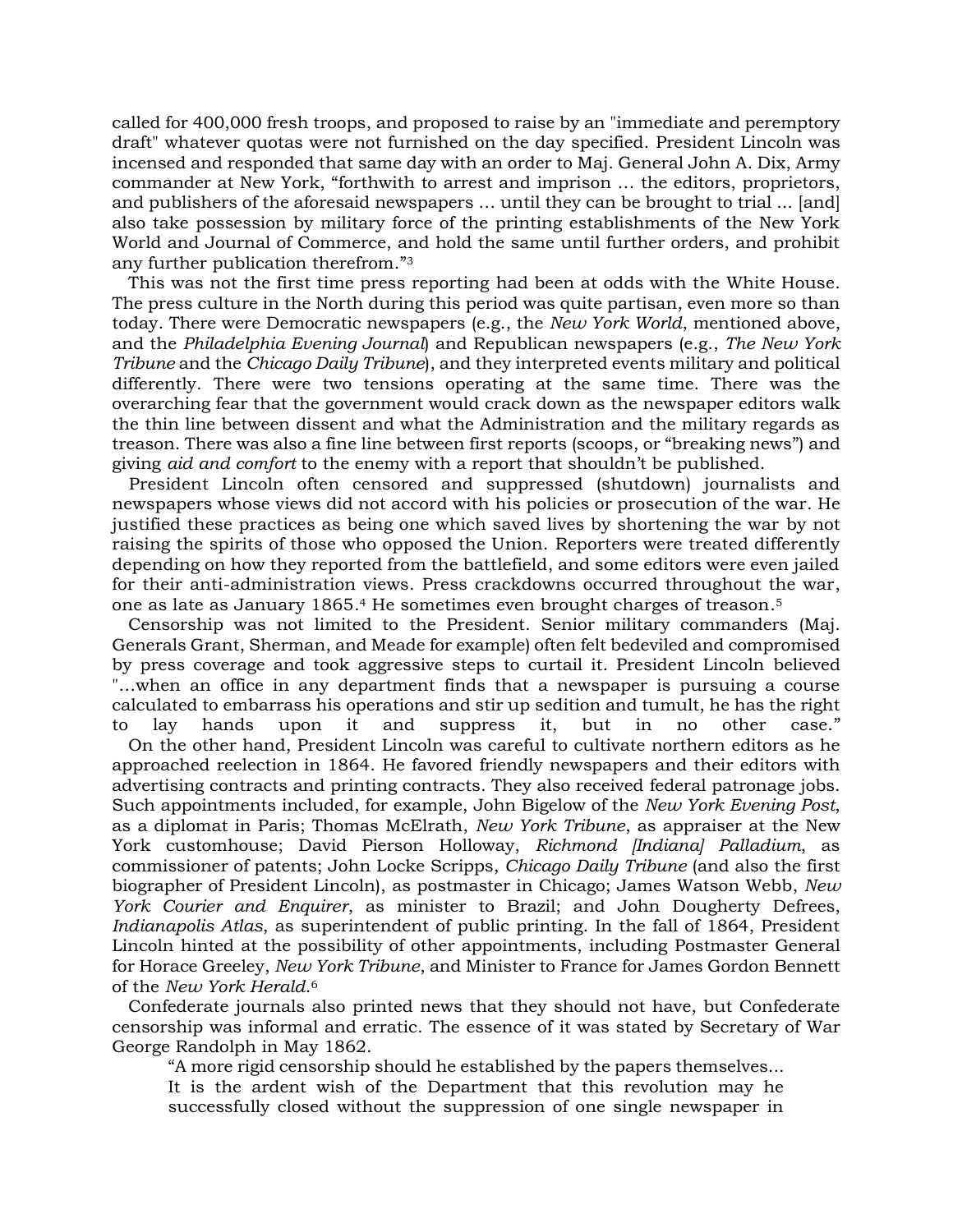the Confederate States, and that our experience may he able to challenge comparison with our enemy."

 The Confederate government's less formal approach did not mean that Confederate restrictions were less effective. As historian Clement Eaton pointed out, "Southern papers ... were less flagrant offenders in publishing military news than Northern papers, probably because they did not have the large number of war correspondents that the Northern newspapers had." Moreover, there was a lack of trained correspondents in the South. When one was present at a battle, his stories were carried by many newspapers.<sup>7</sup>

 By the end of 1863, Union forces controlled virtually the whole of the Mississippi River basin down to the Gulf of Mexico, splitting the Confederacy in half. It also controlled northeastern Virginia and various coastal enclaves in Virginia, North Carolina, South Carolina, and Florida. While some of these areas were still contested and would be scene of significant battles in the coming year, by the end of 1864 Union control had expanded farther.



*[File:Civil war 1861-1865.png -](https://commons.wikimedia.org/wiki/File:Civil_war_1861-1865.png) Wikimedia Commons*

 Among other negative impacts to the Confederacy, the loss of ground was making state governors restive. From the beginning, the success of the Confederate cause depended to a large extent on the ability of President Davis and the various governors to work together. President Davis's leadership and management traits made this difficult, though. He lacked an appreciation of human nature, was neither a skilled politician nor statesman, and was an inveterate micro-manager. Moreover, he failed to unify the population. These caused several of the governors (in addition to many in the Confederate Congress as well as in the general population) to lose confidence in him. Overlaying this with the Confederacy's underlying political philosophy of a weak central government and strong states' rights made President Davis's control challenges even more difficult. As the war progressed and governors became more fearful of Union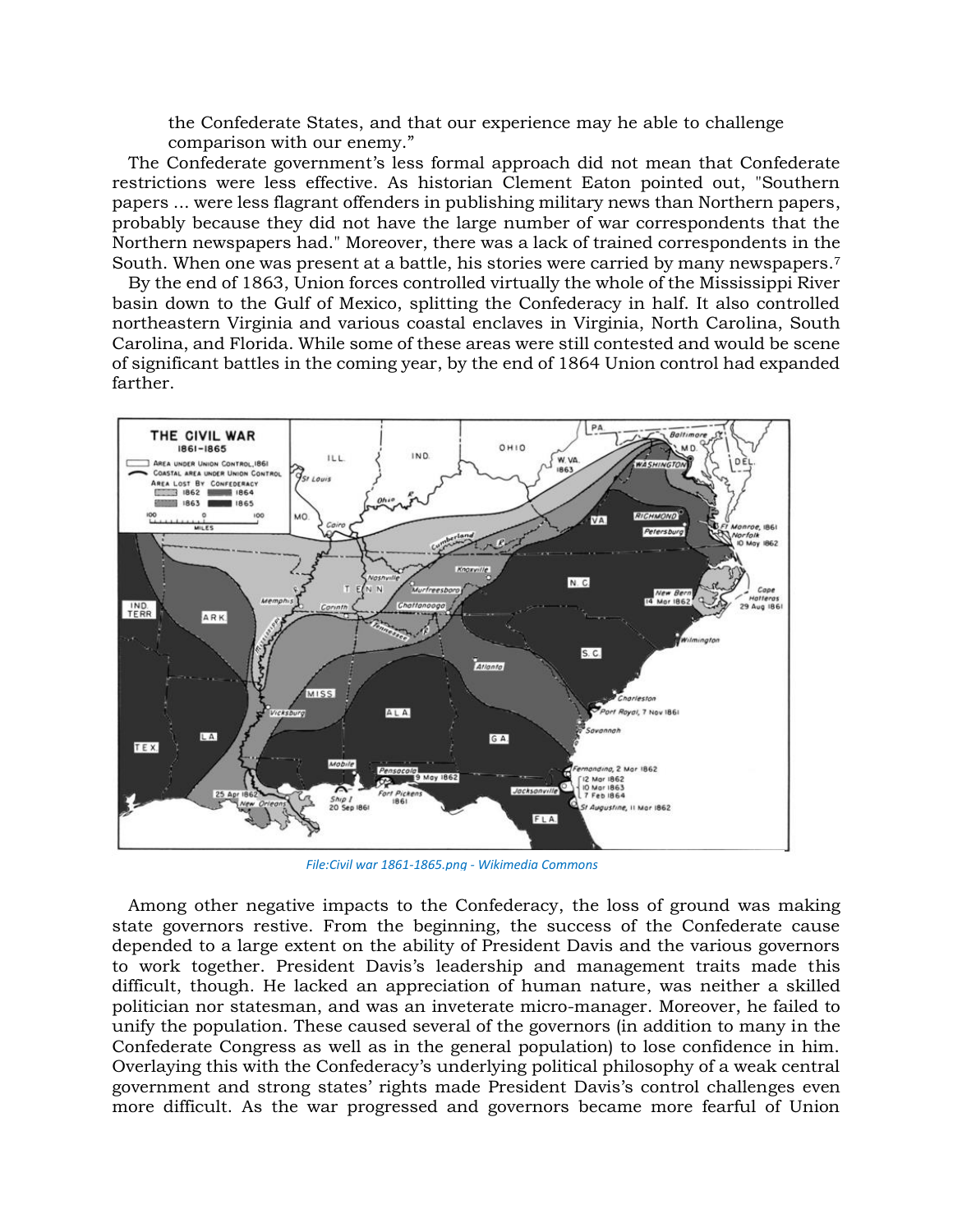incursions and resenting President Davis' prioritizing the Confederacy over the states, cooperation degenerated even further. The Confederacy needed a strong national leader. President Davis did not fit that need.

 A survey of the war governors by Arthur G. Daniel, provides a good snapshot of their relationship to the Confederate government.<sup>8</sup>

- Virginia had two governors, John Letcher and William Smith, both of whom cooperated with the administration on practically all major issues. Keep in mind that Richmond was the capital of the Confederacy, and Virginia itself was a principal theater of war.
- John W. Ellis, Henry T. Clarke, and Zebulon B. Vance served the state of North Carolina. Vance was the most important of the three, and his chief fault was that his great desire to serve his state caused him to lose sight of the paramount needs of the Confederacy.
- South Carolina had three governors: Francis W. Pickens, Milledge L. Bonham, and Andrew C. Margrath. None was considered either outstanding foes or supporters of President Davis, although Pickens and Bonham did quarrel with him over several different issues.
- John Milton was Florida's only chief executive, and he faithfully supported the Administration all during the war.
- Georgia's Joseph E. Brown was considered by many to be one of the most effective enemies of the central government. Perhaps more than any other governor, he placed the immediate interests of his state above the needs of the Confederacy. Georgia was the scene of much military campaigning from 1863 through the end of the war.
- Andrew B. Moore was governor of Alabama when the state withdrew from the Union, and he was followed by John G. Shorter and Thomas W. Watts. Shorter was generally considered friendly to the confederate government, while Watts opposed several important Davis policies.
- Mississippi's three governors, John J. Pettis, Jacob Thompson, and Charles Clark could generally be expected to place state rights above the needs of the Richmond government.
- The central government could seldom count on the support of Thomas More, although Louisiana's other governors, Michael Hahn, Henry W. Alan, and James M. Wells, served the Confederacy to the best of their ability.
- Texas's three governors were Edward Clark, Francis R. Lubbock, and Pendleton Murrah. Lubbock was one of the President's strongest supporters and Murrah one of his outstanding foes.
- Henry M. Rector, Harris Flanigan, and Isaac Murphy were Arkansas's governors, while Tennessee was served by Isham G. Harris and Andrew Johnson. Early invasions of these states made it impossible for their governors to offer much aid or hindrance to the confederate cause; however, Governor Rector was a leading critic of the Administration during the early months of the war.

# **The Legislative Branches**

 The 38th United States Congress' second session began March 4, 1864. The Senate had a Republican majority, and the House of Representatives had a Republican plurality. Elections for the 39th United States Congress were held on November 8, 1864, with its first session to begin March 4, 1865. This election will be discussed in Part 7, *Combat Ends, 1865*.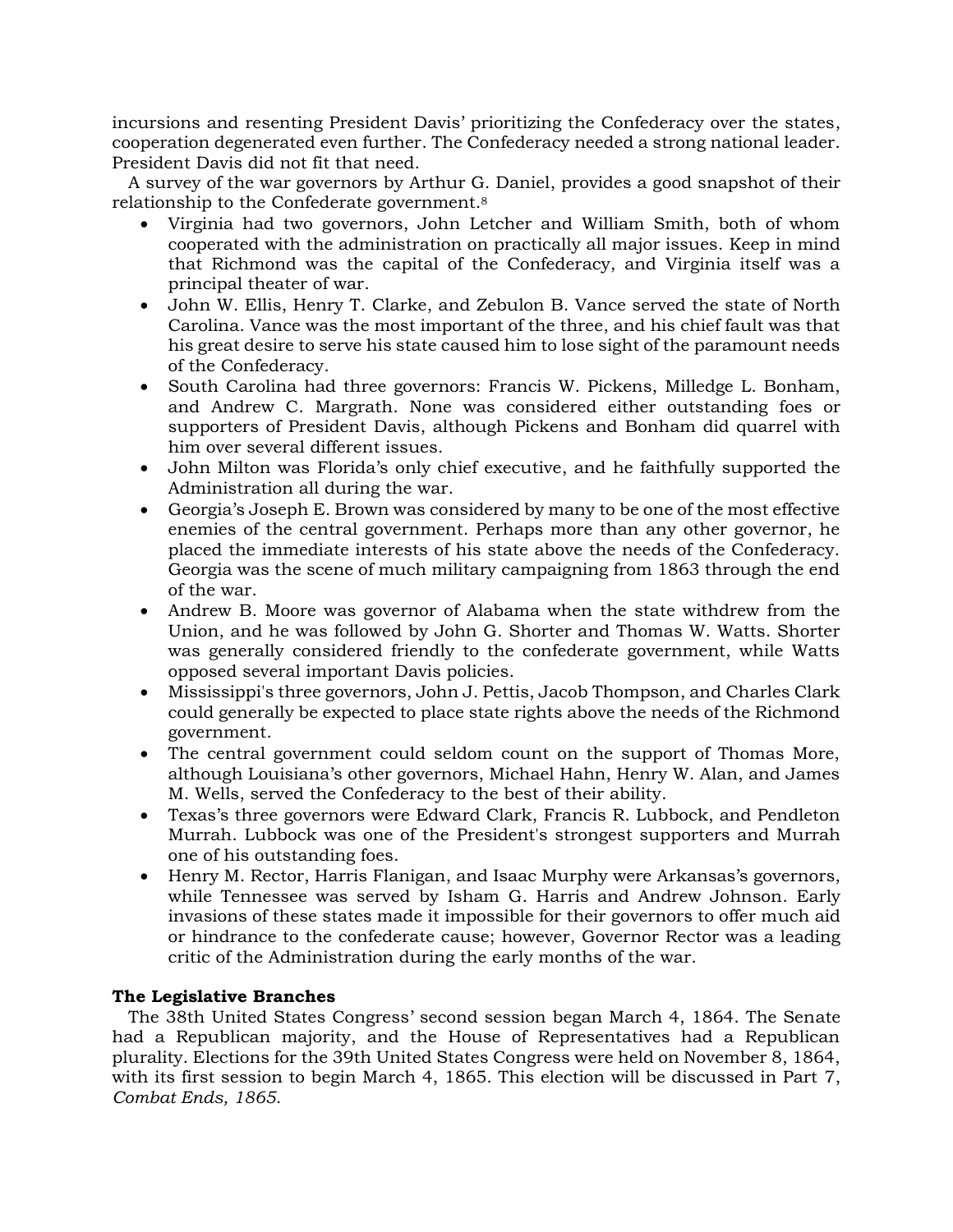## Major Legislation

 The **Coinage Act of 1864** was passed on April 22. One of eight coinage acts in our history thus far, it changed the composition of the one-cent coin and authorized the minting of the two-cent coin. 9

 On June 30, the Yosemite Valley Grant Act transferred from federal to state ownership the Yosemite Valley and the Mariposa Grove of giant sequoia trees. This opened the valley to settlement and commercial exploitation.<sup>10</sup>

 Thoughts in Congress began looking forward to what would become known as Reconstruction – issues such as how to integrate Confederate states back into the Union and what to do with the huge number of former slaves that by then would have been freed. The former was addressed by the Wade-Davis Bill, passed by both houses on July 2, 1864. It intended to guarantee a republican form of government to those States proposed for Reconstruction whose governments have been usurped or overthrown. It made re-admittance to the Union for former Confederate states contingent on a majority in each ex-Confederate state to take the Ironclad Oath, an individual oath to the effect they had never in the past supported the Confederacy. The intent was to prevent political activity of ex-Confederate soldiers and supporters.

 The bill was in opposition, though, to President Lincoln's more lenient Ten-Percent Plan, by which states in rebellion could be reintegrated into the Union when 10% of the 1860 vote count from that state had taken an oath of allegiance to the US and pledged to abide by Emancipation. Voters could then elect delegates to draft revised state constitutions and establish new state governments. All Southerners except for highranking Confederate army officers and government officials would be granted a full pardon. President Lincoln guaranteed Southerners that he would protect their private property, though not their slaves. By 1864, Louisiana, Tennessee, and Arkansas had established fully functioning Unionist governments. This policy was meant to shorten the war by offering a moderate peace plan. It was also intended to further his emancipation policy by insisting that the new governments abolish slavery. President Lincoln vetoed the Wade-Hampton bill via pocket-veto.

## States admitted and territories organized

 October 31, eight days before the presidential election, Nevada became the 36th state in the Union, despite lacking the minimum requisite 60,000 residents in order to become a state. (At the time Nevada's population was little more than 10,000.) Statehood had been rushed to the date of October 31 to help President Lincoln's reelection and post-Civil War Republican dominance in Congress as Nevada's mining-based economy tied it to the more industrialized North. <sup>11</sup> As it turned out, however, President Lincoln and the Republicans won the election handily and did not need Nevada's help.

## Territories

 On May 26, 1864, the Montana Territory was organized in part out of the existing Idaho Territory and in part out of the Nebraska Territory and the Dakota Territory.

## Second Confederate States Congress<sup>12</sup>

 Elections to the Confederate States Congress had been held from May to November 1863, during what had been intended to be the first of two midterms within President Davis' six-year term. The number of Congressmen in the House of Representatives who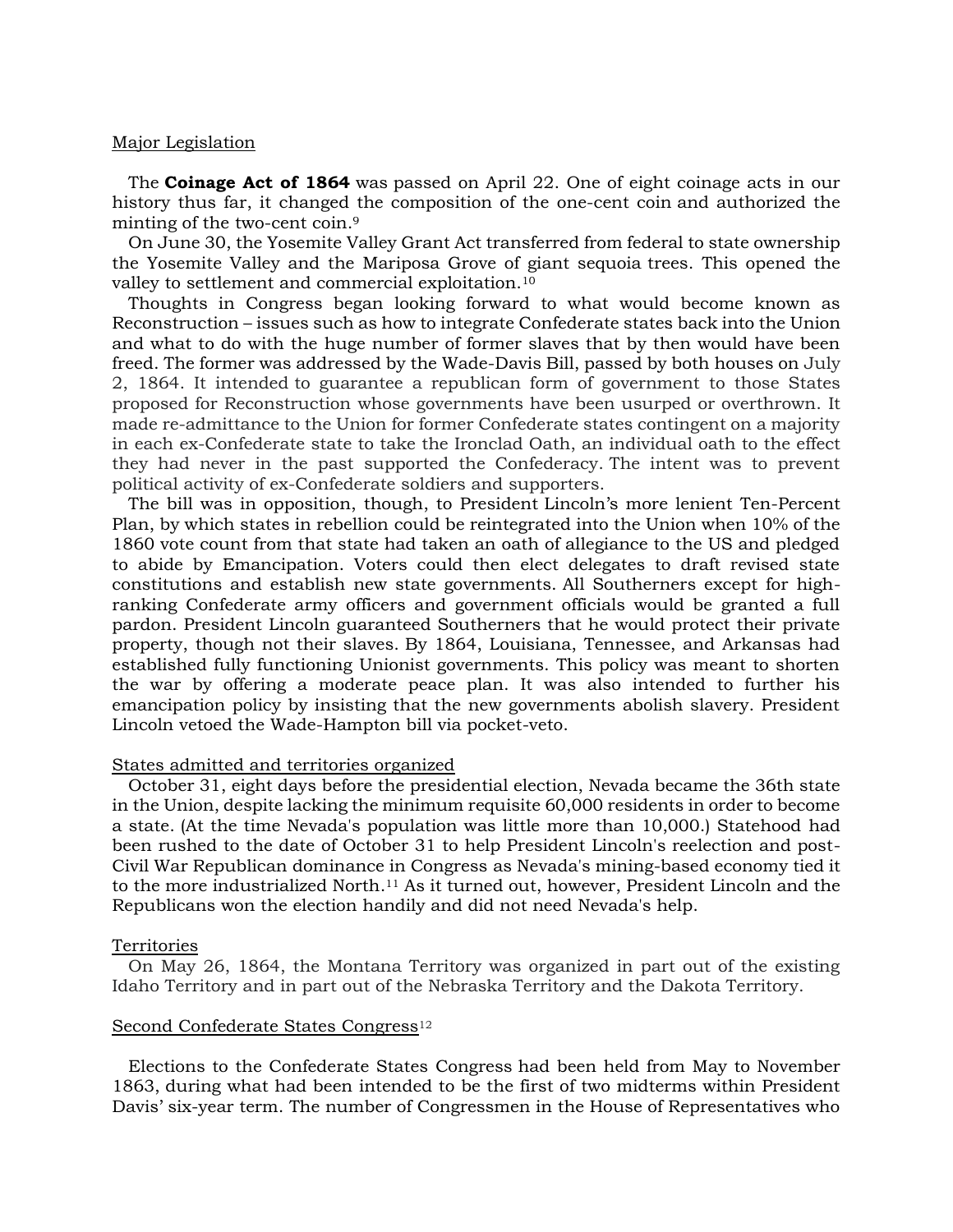openly opposed the policies of President Davis increased from 26 to 41 out of 106, while the number of anti-administration Senators went from 11 to 12. The proadministration Senators thus had only a narrow majority of 2 with 14 out of the 26 seats in the Confederate Senate. The Second Confederate States Congress would be seated on May 2, 1864.<sup>13</sup>

 In its earliest months, under the pressure of wartime emergency, the Confederate Congress had granted President Jefferson Davis most of what he requested. By the time the Second Confederate Congress convened in 1864, however, serious military reverses had reawakened long-simmering political divisions. Factors such as former party affiliations, earlier levels of commitment to secession, and whether Union forces were occupying their respective states became increasingly evident in members' voting behavior. Deepening divisions among Confederate senators and representatives made it almost impossible for them to legislate constructively.<sup>14</sup> President Davis was able to command a majority for his policies only through the continued support of representatives and senators from the states of the upper South, which were under control of the Federal army and consequently unable to hold new elections.<sup>15</sup>

 When the Second Confederate Congress convened in Richmond on May 2 for its first session, many Southerners had come to believe that the Confederacy would be unable to attain its independence. During 1863, Confederate armies had suffered decisive defeats at Gettysburg and Vicksburg (July), in the Shenandoah Valley (October), and at Lookout Mountain-Missionary Ridge (late November). The Confederate states had been divided into two parts when Federal forces established control of the Mississippi River. Grant had assumed command of the Union armies, and Union armies in Virginia and Georgia were poised to begin final, coordinated offensives that would end the war.

 On the diplomatic front, France and Great Britain had declined to officially recognize the independence of the Confederate States of America. The two countries had, however, maintained their economic ties with the Confederacy by declaring their neutrality in the conflict, a position usually applied to two warring nations rather than to a domestic rebellion within a single nation. Still, the likelihood of foreign financial or material aid seemed small.

 On the home front, shortages of food, goods, and forage; unpopular taxation, financial regulations, and conscription and impressment laws; and the suspension of the writ of habeas corpus had led to doubts in some parts of the South that President Davis's leadership was capable of carrying the war to a successful conclusion. Never-ending casualties stemming from combat and disease had deluged many families and communities, leading many otherwise patriotic citizens to question the wisdom of war as a means of obtaining Southern independence.

 The results of the 1863 elections for the Second Congress reflected this growing unease among the voters, particularly in North Carolina and Georgia. In the Second Congress, 47 of the 107 House members were first-time representatives; in the Senate, 3 of its 26 members were newly elected. Twenty of the newly-elected House members and the three new Senators held views that reflected the concerns of many voters that Southern independence would not be realized. They joined four or five incumbent House members and four sitting senators who shared their concerns. Together they constituted a loosely knit peace coalition whose members believed the time had arrived for the Confederacy to initiate peace negotiations with the Lincoln Administration. Their position on the need for peace negotiations would receive little support, though, and they were viewed with suspicion by President Davis, their congressional colleagues, and the general public.16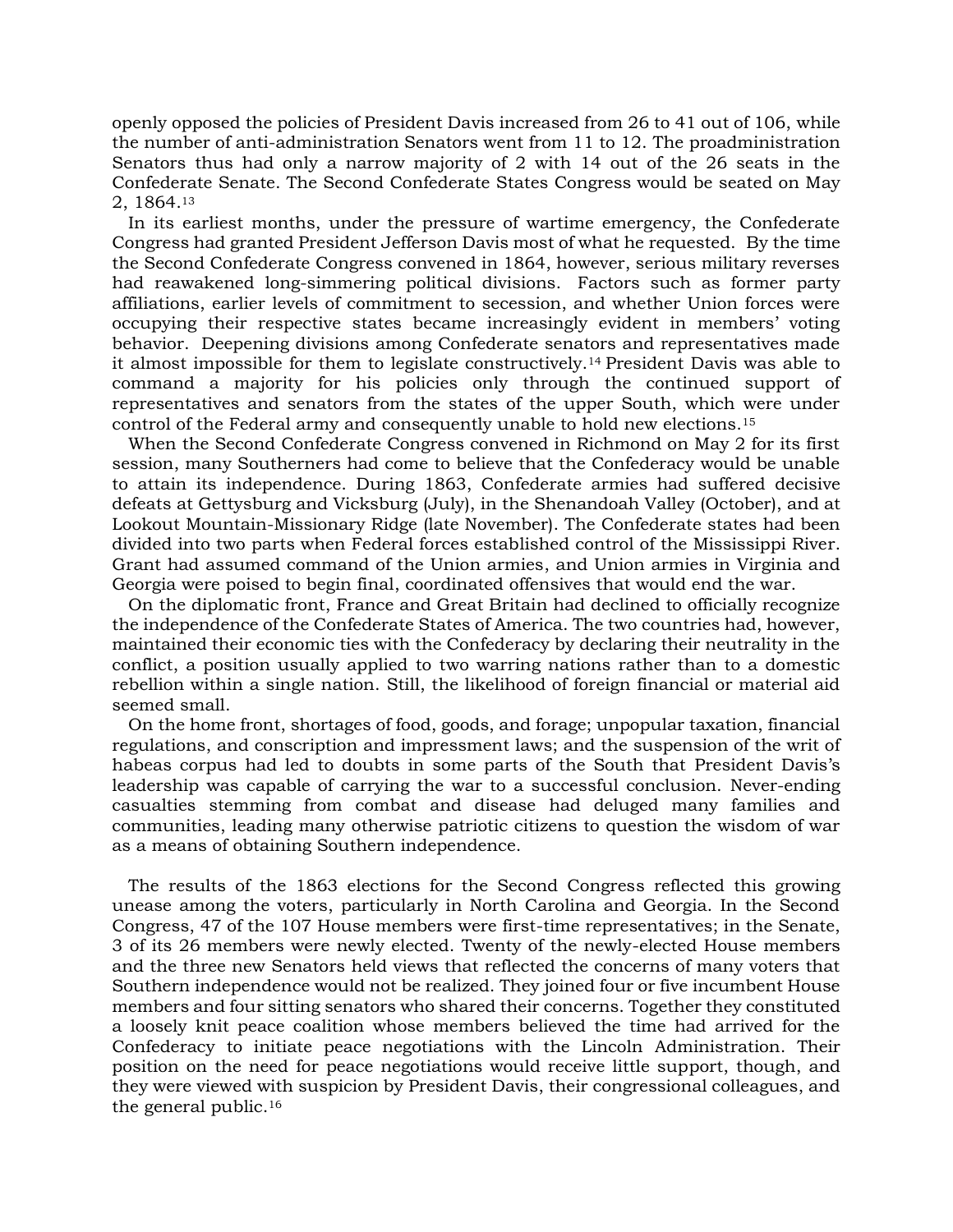#### **The Judicial Branches**

 President Lincoln appointed five Justices to the United States Supreme Court during his time in office. When he assumed the presidency in 1861 the Court already had one vacancy. However, Justice John McLean soon died (April 4, 1861), and Justice John Archibald Campbell of Alabama resigned (April 30, 1861) to join the Confederacy. President Lincoln did not fill these positions until 1862, when he nominated Noah Swayne, Samuel Miller, and David Davis. In 1863 Stephen Johnson Field of California became the tenth Justice after Congress expanded the Court in 1863. When Chief Justice Roger Taney died in 1864, Lincoln appointed Salmon P. Chase, his former Treasury Secretary, to succeed him.<sup>17</sup>

 There were two major US Supreme Court cases that arose on the issue of the trial of civilians in wartime: *Ex parte Vallandigham* (1864) and *Ex parte Milligan* (1866). We will address *Milligan* in Part 8 of this series . 18

 As to *Ex parte Vallandigham* (1864), in 1863 soldiers arrested Senator Clement L. Vallandigham (D, OH-1) for violating Army orders against public expressions of Confederate sympathies. In an incendiary speech at Mount Vernon, he had denounced the war and the Administration at home and in Congress. He was tried before a military tribunal headed by General Ambrose Burnside and found guilty. President Lincoln banished Vallandigham to rebel territory. He returned and appealed the action in the Supreme Court. On January 22, 1864, the justices heard arguments for and against granting certiorari. The question before the Court was whether the military proceedings were constitutional. On February 15, 1864, the Court issued its ruling refusing to address Vallandigham's main argument that the military tribunal lacked jurisdiction to try him. Instead, the Court held it was only authorized to take appeals as regulated by Congress, and Congress had never authorized them to take an appeal from a military tribunal. Accordingly, they denied Vallandigham's appeal for lack of jurisdiction.

## **The Presidential Election of 1864**

 The split in the Democratic Party dated back to 1860, albeit it had been brewing for a while before that. It split first along sectional lines – Southern Democrats that supported John Cabell Breckinridge for president that year, and Northern Democrats that supported Stephen Arnold Douglas. The Northern Democrats, in turn, split into two factions. On the one side were the Peace Democrats – the so-called Copperheads – who wanted an end to the war via a negotiated peace at any cost. The other faction was the War Democrats. They rejected the policies of the Copperheads. They generally supported the policies of President Lincoln and demanded a more aggressive policy toward the Confederacy. The split led the two factions to support different candidates in the state elections in Ohio in 1862 (one of the key issues in that election was racial equality) and had become even more pronounced by 1864.

 Recognizing the War Democrats' importance in the upcoming election, in May the Republican Party changed its name for the national ticket to the National Union Party. On June 9, under its new moniker, the party nominated the incumbent, the "former Republican" President Lincoln, for President and the "former War Democrat", Andrew Johnson, for Vice President, displacing the incumbent, VP Hannibal Hamlin of Maine. This switch allowed many War Democrats to support President Lincoln's reelection while avoiding the "Republican" ticket. 19

 It is hard for many to believe today that President Lincoln's reelection had been in doubt, but as late as August, as battlefield losses continued to mount, President Lincoln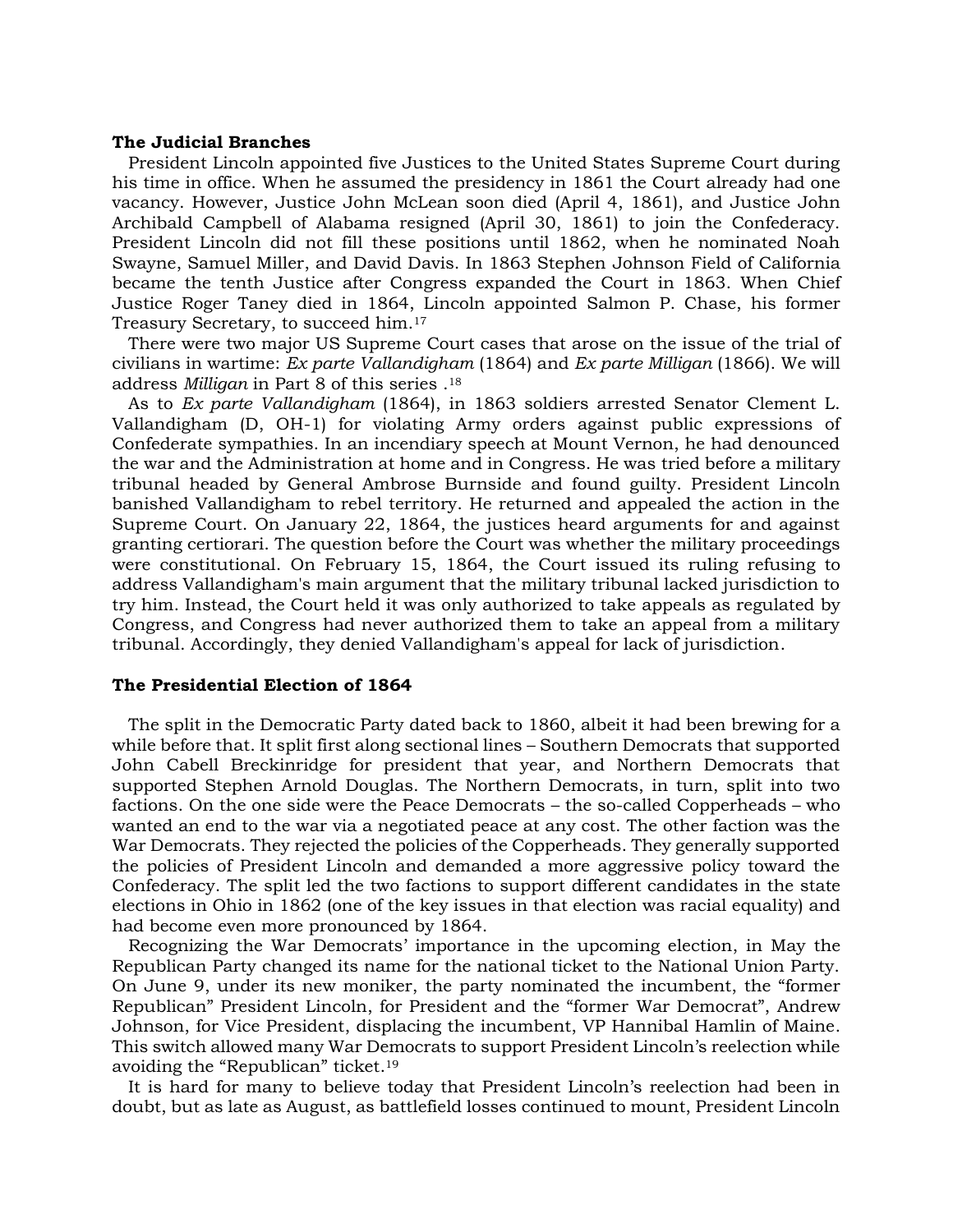himself despaired. He could see the possibility of losing to a candidate who would seek a negotiated peace with the Confederacy. On August 23, he wrote a memo to his cabinet, folded it into an envelope, and asked his cabinet members to sign the envelope without reading the memo. It became known as the Blind Memorandum.

#### *Executive Mansion*

*Washington, Aug. 23, 1864.*

 *This morning, as for some days past, it seems exceedingly probable that this Administration will not be re-elected. Then it will be my duty to so cooperate with the President elect, as to save the Union between the election and the inauguration; as he will have secured his election on such ground that he can not possibly save it afterwards. LINCOLN*

 The Peace Democrats' national convention began on August 29 in Chicago. The party platform contained a plank terming the war of failure and calling for an armistice without preconditions. The next day, August 30, they chose as their nominee Maj. General George Brinton McClellan, President Lincoln's colossally self-centered, vain, and self-assured former commander of the Army of the Potomac and still on active duty, without significant opposition. For good measure, they nominated "Copperhead" Representative George Hunt Pendleton (D, OH-1) as his running mate.

 Few presidential candidates have been so severely handicapped by the convention that nominated them. McClellan rejected the peace plank, believing that the precondition for peace between North and South must be reunion – "The existence of more than one government over the region which once owned our flag is incompatible with the peace, the power, and the happiness of the people." If reunion could not be achieved by negotiation, then the war must continue until victory is achieved. This was based not only on principle but also on his awareness of political realities. The Chicago platform would lose him the states of New York and Pennsylvania, which between them contained half the electoral votes needed for victory in November. He was unable to reconcile these two disparate positions. 20

 President Lincoln understood that his chances of reelection in November hinged on military success in the war, now in its fourth year and dragging on longer than either side had expected. By the summer of 1864, Grant had settled in for a prolonged siege against the Confederates near Petersburg, Virginia, and Sherman made slow progress toward Atlanta. Confederate General Jubal Anderson Early, meanwhile, had led his troops to the gates of Washington in July (at one point during which a curious President Lincoln, visiting the front lines, exposed himself to enemy fire). The war effort seemed to be stalling for the Union, and many in the public blamed President Lincoln.<sup>21</sup>

 The political news for President Lincoln was no brighter. Republican insider Thurlow Weed told him in mid-August 1864 that "his re-election was an impossibility." Republican party chairman Henry J. Raymond expressed much the same sentiment to the President on August 22, urging him to consider sending a commission to meet with President Davis to offer peace terms "on the sole condition of acknowledging the supremacy of the Constitution," leaving the question of slavery to be resolved later.<sup>22</sup> Note that when President Lincoln signed his "Blind Memorandum", he did not yet *know* who his principal opponent would be (although he expected it to be someone powerful enough to upset the incumbent) or details of that party's platform.

 There were other reasons, as well. First, the country had not elected an incumbent president for a second term since Andrew Jackson in 1832 — nine presidents in a row had served just one term. Also, his embrace of emancipation was still a problem for many Northern voters. Irish immigrants in the eastern cities and the Southern-born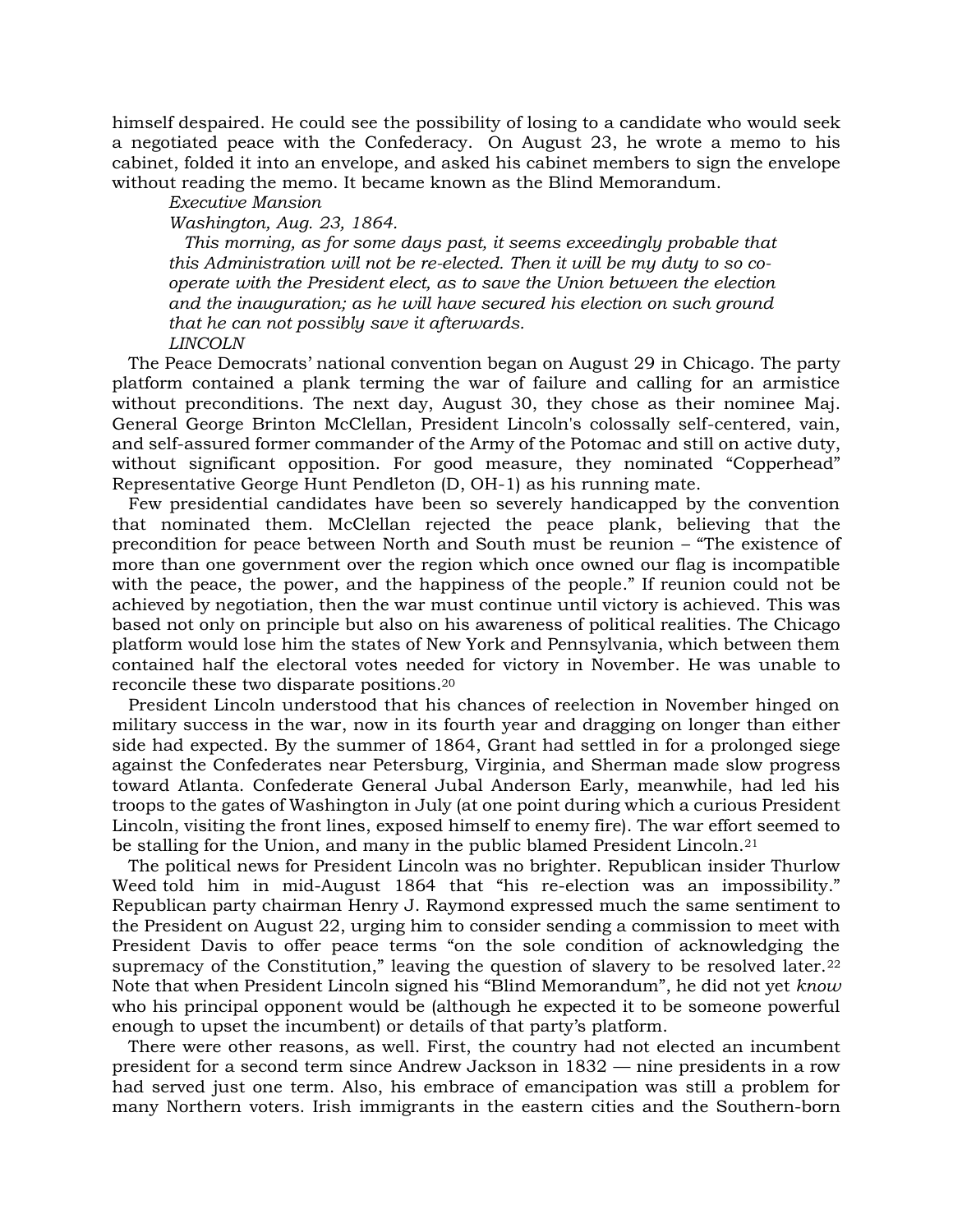settlers of the northwestern states were especially hostile to African Americans and, therefore, to emancipation. Moreover, many other Northerners had become tired and disaffected as the war dragged on interminably.<sup>23</sup>

 On the other hand, some Republicans even questioned why the Union would have an election at all. President Lincoln made sure that a democratic election happened, even during wartime, whatever the cost -- even though he was sure he would lose.

 The South was well aware of Union discontent. Many felt that if the Southern armies could hold out until the election, negotiations for Northern recognition of Confederate independence might begin. This changed on September 2, when Sherman seized Atlanta and later in the month when Sheridan defeated Early in the Shenandoah Valley. Those battlefield successes were extensively covered by Northern newspapers and significantly boosted Northern morale. With Atlanta firmly in Union hands and threats to Washington from the Valley finally curtailed, the war effort had turned decidedly in the North's favor.

 The election was followed closely by leaders in the South. University of Virginia Professor Elizabeth R. Varon categorizes them in two camps. The first was the "Peace Camp" (also dubbed the Confederate Copperheads"), led by VP Alexander Stephens. Putting a lot of hope in the Copperhead "Peace Democrats", they believed a McClellan victory would lead to a negotiated settlement that would leave the Confederacy more or less intact or, if there was to be reunion, it would be on the South's terms. They thought his chances were good for essentially the same reasons that President Lincoln worried. The second was a "Hardliner Camp", led by President Davis himself. They rejected the "Peace Camp" perspective, believing instead in victory at any cost. In fact, their core belief was only that battlefield victory and political machinations would win Southern independence. 24

 There was another large bloc of voters that President Lincoln counted on (ironically, as did those, North and South, that pinned their hopes on McClellan and his continuing popularity within the Union army) – something over one million eligible voters under arms away from home. It was to this end that Secretary of War Edwin McMasters Stanton proposed to create an absentee voting system. He agreed with President Lincoln that a democratic society fighting for its life should include all the legal voters who wished to vote. Of course, no one knew just how soldiers and sailors would vote, particularly when under the stress of combat field conditions. Moreover, no one knew how to manage absentee voting on this scale, what effect military voting might have on President Lincoln's reelection, or even how the soldiers and sailors felt about whether they should vote or not. He pressed on, though, and instituted a system that was ultimately left up to the states to regulate but allowed soldiers and sailors deployed away from home to vote in their local, state and federal elections. Since the war was going to extend through the election of 1864, states were faced with the question of whether they should deny suffrage to their soldiers away from home fighting to preserve the Union.<sup>25</sup>

 As of 1862, only Wisconsin had laws allowing men to vote somewhere other than their local district. Another nineteen states would change their laws, and some even their state constitutions, to allow soldiers to vote while away, either at a field station in their military encampment (think of ballot boxes today) or by mail. Everyone else had to be tethered to their local polling place.

 This abrupt change in voting laws created a maelstrom in the 1864 election. It was a bold initiative, being the first time that soldiers in the field under wartime conditions could vote. Suddenly, soldiers and sailors with experience could comment on the candidates' war performances. As it turned out, the experiment in absentee voting worked despite difficulties inherent in developing the methods to make it work, worries of potential fraud, and the opposition of the Democratic Party. (The only states that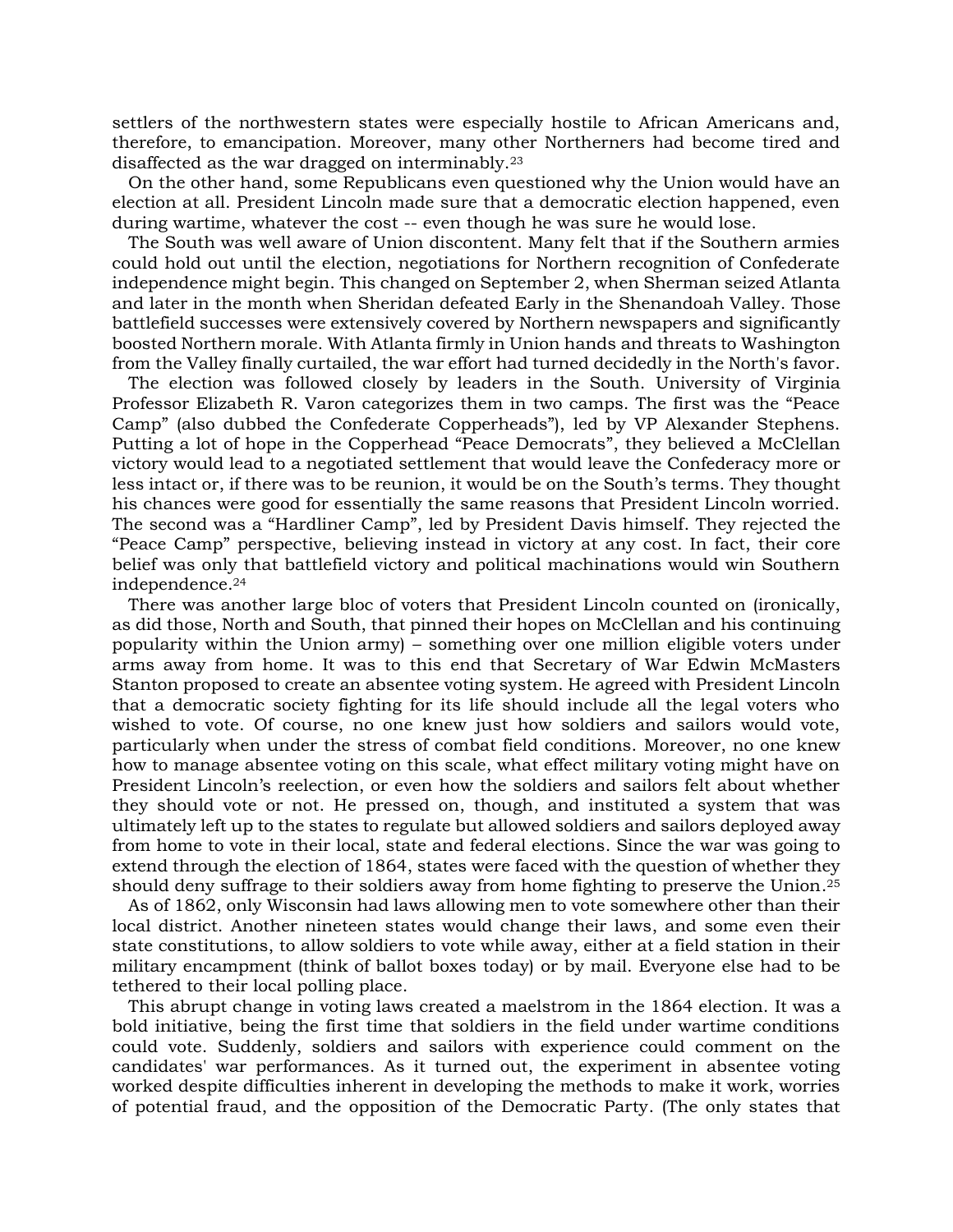failed to pass legislation allowing absentee voting were states in which the state legislation was controlled by Democrats. Ironically, the Democrats were hoping many of the soldiers had retained their loyalty to their former commander, McClellan, and would vote for him.) About 150,000 soldiers and sailors in the field could avail themselves of absentee voting; many, however, were able to return home to vote. 26

 Two months later, on November 8, President Lincoln won the popular vote that eluded him in his first election with a 411,428 margin over McClellan – 2,213,665 to 1,802,237. This included 78% of the military's vote and 55% of the popular vote. He won the electoral college by 212 to 21, a devastating electoral victory (only Kentucky, Delaware, and New Jersey going for McClellan), and the Republicans won three-fourths of Congress. President Lincoln even won areas of the Confederacy occupied by the Union Army that allowed citizens to vote. A second term and the power to conclude the war were now firmly in his hands. <sup>27</sup> As captured by Ralph Waldo Emerson, "Seldom in history was so much staked on a popular vote - I suppose never in history.<sup>28</sup>

 It was a more complete Republican victory than the Copperheads (and most of the South) expected. Safely re-elected and having the public mandate he felt he needed to carry the war through to its end, President Lincoln brought the Blind Memorandum with him to the next cabinet meeting on November 11. He finally read its contents to the cabinet, reminding them it was written "when as yet we had no adversary, and seemed to have no friends."<sup>29</sup>

 Had McClellan been elected, one can only wonder what direction the United States would have taken.

To what extent would the Copperheads have pursued a negotiated settlement? In all likelihood, President Lincoln, along with Grant, Sherman, and Sheridan, would have done everything they could to defeat the Confederate Army by the time of McClellan's inauguration in March 1865. How and for how long would the Confederacy have hung on hoping for succor? As it happened, President Lincoln's reelection, his margin decisive as it was, sealed the Confederacy's fate. The outcome of the war was no longer in doubt; all hope was gone. President Davis would not or could not see it, though, so the war ground on even though continued resistance was but a waste of blood and bullets. In the North, plans for reunion – Reconstruction, as it were – rose to the fore.

**\* \* \* \* \***

*Postscript: On November 15, just a week after the election, Maj. General Sherman began his slashing offensive in Georgia, what came to be known as Sherman's March to the Sea. On December 21 his army reached the sea and occupied Savannah. In a telegram to Washington, he offered the city to President Lincoln as a Christmas gift. A fitting capstone for the year. The end of the Confederacy was imminent.*

*Notes*

*<sup>1</sup>Reelecting Lincoln: The Battle for the 1864 Presidency, John C. Waugh; New York: Crown Publishers, 1997; 34-37.*

*<sup>2</sup>[Ulysses S. Grant | American Battlefield Trust \(battlefields.org\).](https://www.battlefields.org/learn/biographies/ulysses-s-grant) Grant became only the third to hold this three-star rank. The first was George Washington. Winfield Scott, the most important general officer in the US military between the retirement of Andrew Jackson in 1821 and the onset of the Civil War in 1861, was the second, albeit it was but a brevet rank.*

*<sup>3</sup>Lincoln and the Power of the Press: The War for Public Opinion, Harold Holzer; New York: Simon & Schuster Paperbacks, 2014; 489-494. See [THE FORGED PROCLAMATION.; PUBLIC EXCITEMENT AND INDIGNATION.](https://www.nytimes.com/1864/05/19/archives/the-forged-proclamation-public-excitement-and-indignation.html)  [Suppression of the World and Journal of Commerce. MILITARY SEIZURE OF THEIR OFFICES. Three Thousand](https://www.nytimes.com/1864/05/19/archives/the-forged-proclamation-public-excitement-and-indignation.html)  [Five Hundred Dollars Reward for the Forger. MILITARY OCCUPATION OF THE WORLD AND JOURNAL OF](https://www.nytimes.com/1864/05/19/archives/the-forged-proclamation-public-excitement-and-indignation.html)  [COMMERCE OFFICES. THE REWARDS OFFERED. ONE THOUSAND DOLLARS REWARD. -](https://www.nytimes.com/1864/05/19/archives/the-forged-proclamation-public-excitement-and-indignation.html) The New York*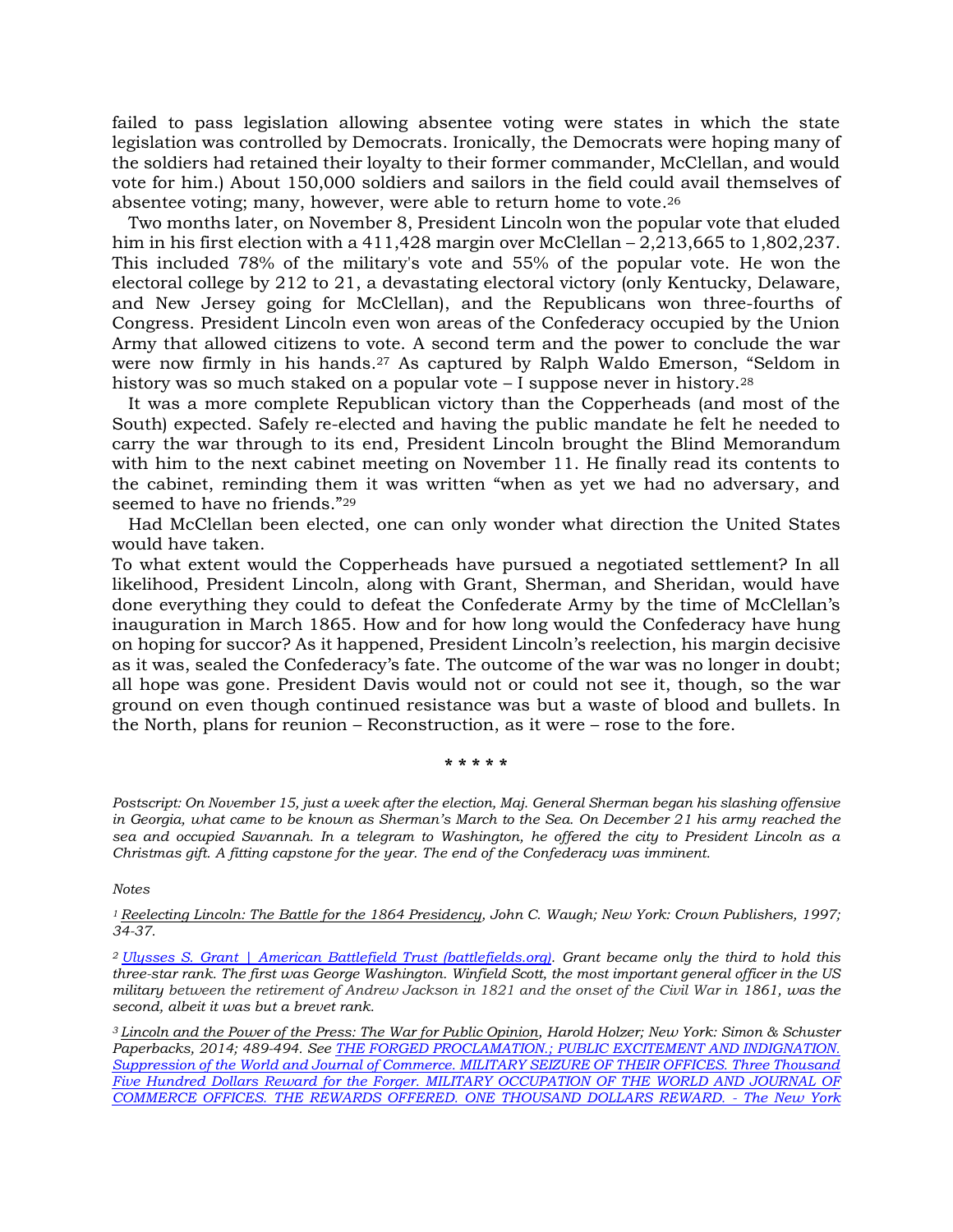*[Times \(nytimes.com\)](https://www.nytimes.com/1864/05/19/archives/the-forged-proclamation-public-excitement-and-indignation.html) for a full-text copy of the forged proclamation, and full-text copy of the President's order to Dix at Executive Order—[Arrest and Imprisonment of Irresponsible Newspaper Reporters and Editors | The](https://www.presidency.ucsb.edu/documents/executive-order-arrest-and-imprisonment-irresponsible-newspaper-reporters-and-editors)  [American Presidency](https://www.presidency.ucsb.edu/documents/executive-order-arrest-and-imprisonment-irresponsible-newspaper-reporters-and-editors) Project (ucsb.edu)*.

*<sup>4</sup>Harold Holzer, "Lincoln and the Power of the Press", question and answer portion, C-SPAN American History TV, June 20, 2015.* 

*<sup>5</sup>For example, when General Lee launched his invasion into Pennsylvania, some thought his route was charted by reading the daily reports about Union positions published in the Philadelphia papers. In response, on June 26, federal grand jurors and Washington brought against William Harding, the editor of the Philadelphia Inquirer, for treason, for printing "information concerning the army movements to the aid and comfort of those engaged in rebellion against the United States." But news continued to leak. Lee learned that General J. E. B. Stuart had failed to obey orders to join his invasion force only by reading detailed reports about Stuart's ride around the federal army in the Baltimore and New York papers. Holzer, Lincoln and the Power of the Press, 432-433.*

*<sup>6</sup>[Presidents and the Media: Lincoln and Press Censorship During the Civil War: potus\\_geeks](https://potus-geeks.livejournal.com/788857.html) — LiveJournal. Also see Holzer, Lincoln and the Power of the Press, 273-275 et al.*

*<sup>7</sup>"The Rebel Press: Six Selected Confederate Newspapers Report Civil War Battles", Henry Gabler; The College of William & Mary, 1971; 69-74*

*<sup>8</sup>"Jefferson Davis and the Confederate Governors," Arthur Gordon Daniel; North Texas State College, Denton, Texas, 1959; 81-83.*

*<sup>9</sup>The Director of the US Mint developed the designs for these coins for final approval of Secretary of the Treasury Salmon P. Chase. The phrase "In God We Trust" first appeared on the 1864 two-cent coin. An Act of Congress, passed on March 3, 1865, allowed the Mint Director, with the Secretary's approval, to place the phrase on all gold and silver coins that "shall admit the inscription thereon." In 1956, In God We Trust replaced E Pluribus Unum ("Out of Many, One") as the national motto. All currency was printed and minted with the new motto. [History of 'In God We Trust' \(treasury.gov\)](https://www.treasury.gov/about/education/Pages/in-god-we-trust.aspx)*

*<sup>10</sup>Naturalist John Muir and others subsequently became alarmed about excessive exploitation of the area. Their efforts helped establish Yosemite National Park in 1890. Yosemite Valley and the Mariposa Grove were added to the national park on June 11, 1906, under President Theodore Roosevelt, essentially reversing the ownership transfer occasioned by the Yosemite Valley Grant Act of 1864.*

*<sup>11</sup> The territorial governor, James Warren Nye, had become frustrated that previous attempts to send the constitution via overland mail and by sea had failed, so on October 26 the full text was sent by telegraph at a cost of \$4,303.27 – the costliest telegraph on file at the time for a single dispatch, equivalent to \$71,205.38 in 2020. Finally, the response from Washington came on October 31, 1864: "The pain is over, the child is born, Nevada this day was admitted into the Union".*

*<sup>12</sup>There were three Confederate Congresses: Provisional (with five Sessions), First (with four Sessions), and Second (with two Sessions). The Second Congress met in Richmond: First Session: May 2 – March 18, 1864.; Second Session: November 7, 1864 – March 18, 1865. [Confederate States Congress -](https://en.wikipedia.org/wiki/Confederate_States_Congress#cite_note-69) Wikipedia*

*<sup>13</sup>[1863 Confederate States House of Representatives elections -](https://en.wikipedia.org/wiki/1863_Confederate_States_House_of_Representatives_elections) Wikipedia and [2nd Confederate States](https://en.wikipedia.org/wiki/2nd_Confederate_States_Congress)  [Congress -](https://en.wikipedia.org/wiki/2nd_Confederate_States_Congress) Wikipedia*

*<sup>14</sup>[U.S. Senate: Creating a Confederate Senate](https://www.senate.gov/artandhistory/history/minute/Creating_a_new_Senate.htm)*

*<sup>15</sup>United States - [Secession and the politics of the Civil War, 1860](https://www.britannica.com/place/United-States/Secession-and-the-politics-of-the-Civil-War-1860-65)–65 | Britannica*

<sup>16</sup> "True Friends of the Confederacy", John R. Hildebrand; [The](https://vtechworks.lib.vt.edu/bitstream/handle/10919/89452/SR_v21_hildebrand.pdf?sequence=1) Smithfield Review, Volume 21, 2017, *The [Smithfield Review Volume 21, 2017, Hildebrand \(vt.edu\)](https://vtechworks.lib.vt.edu/bitstream/handle/10919/89452/SR_v21_hildebrand.pdf?sequence=1)*

*<sup>17</sup>From 1801 until 1864 – some sixty-three years – there had been only two Chief Justices, John Marshall, appointed January 27, 1801, and, some 35 years later, Roger B. Taney, appointed March 28, 1836. During this time, there were 15 Presidents (John Adams (2) through and including Abraham Lincoln (16)). Chief Justice Chase, appointed December 15, 1864, would be the third. He would remain so until his death on May 7, 1873.* 

*<sup>18</sup>For a comprehensive discussion of these cases, see Opposing Lincoln: Clement L. Vallandigham, Presidential Power, and he Legal Battle over Dissent in Wartime, Thomas C. Mackey; Lawrence: University Press of Kansas, 2020; chapters 4 and 5.*